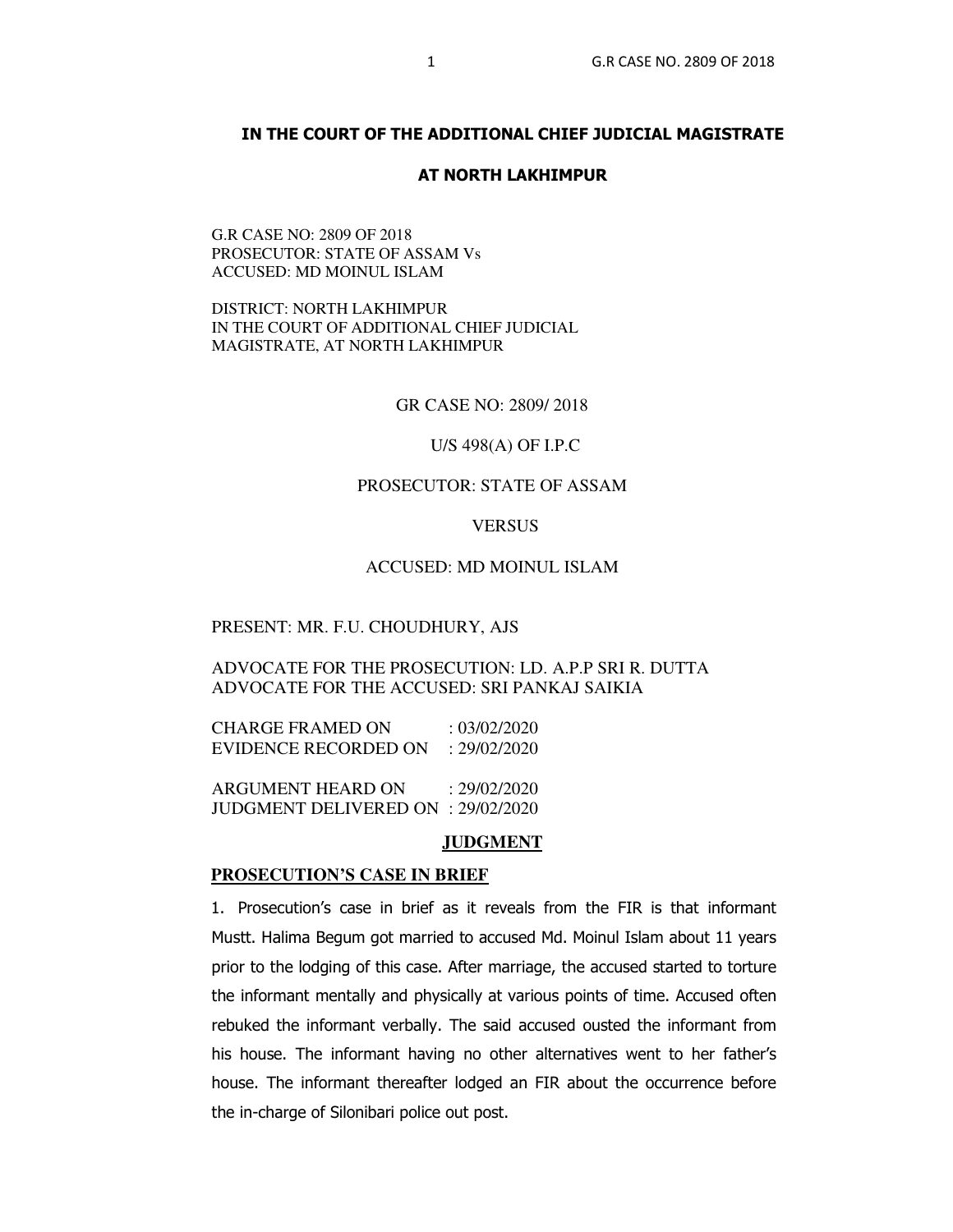2. On receipt of the F.I.R, the I/C of Silonibari O.P forwarded the same to the O/C North Lakhimpur P.S who registered a case being numbered as North Lakhimpur P.S Case No. 1217/2018. After investigation, I.O of the case submitted charge sheet against accused Md. Moinul Islam for the offences punishable under section 498(A) of I.P.C. Copies of relevant documents were furnished to the accused person u/s 207 CrPC. Considering the relevant documents and hearing both the parties, charges are framed for the offences punishableu/s 498(A) of IPCagainst the accused. The charges are then read over and explained to the accused person to which he pleaded not guilty and stood to face the trial.

3. The prosecution in support of its case examined one (01) witness whereas the accused did not examine any witness in support of his defence. The examination of the accused person u/s 313 CrPC was dispensed with finding no incriminating materials against him. I have heard the learned counsel for both the parties.

4. Upon hearing and on perusal of record I have framed the following points for determination-

## **POINT FOR DETERMINATION:**

(i) Whether the accused married informant Mustt. Halima Begum and thereafter on various dates subjected the informant to mental and physical torture and thereby caused grave injury or danger to her life, limb or health, and thereby committed an offence punishable u/s 498(A) of IPC?

## **DISCUSSION OF EVIDENCE, DECISION AND REASONS THEREOF:**

## **POINT NO.1 & 2**

5. As regards the aforesaid point for determination, informant Mustt. Halima Begumas PW-1 in her evidence-in-chief has stated that she got married to accused Md. Moinul Islam about 03 years back. After marriage,they have started to reside as husband and wife in the house of the accused. She has begotten one male child out of her wedlock.In the year 2017, she had an altercation with the accused with respect to family matter for which she had lodged an FIR against the accused. Ext-1 is that FIR in which Ext-1(1) is her signature. After lodging of that FIR, the aforesaid dispute between both the parties got settled amicably for which she is not willing to proceed with this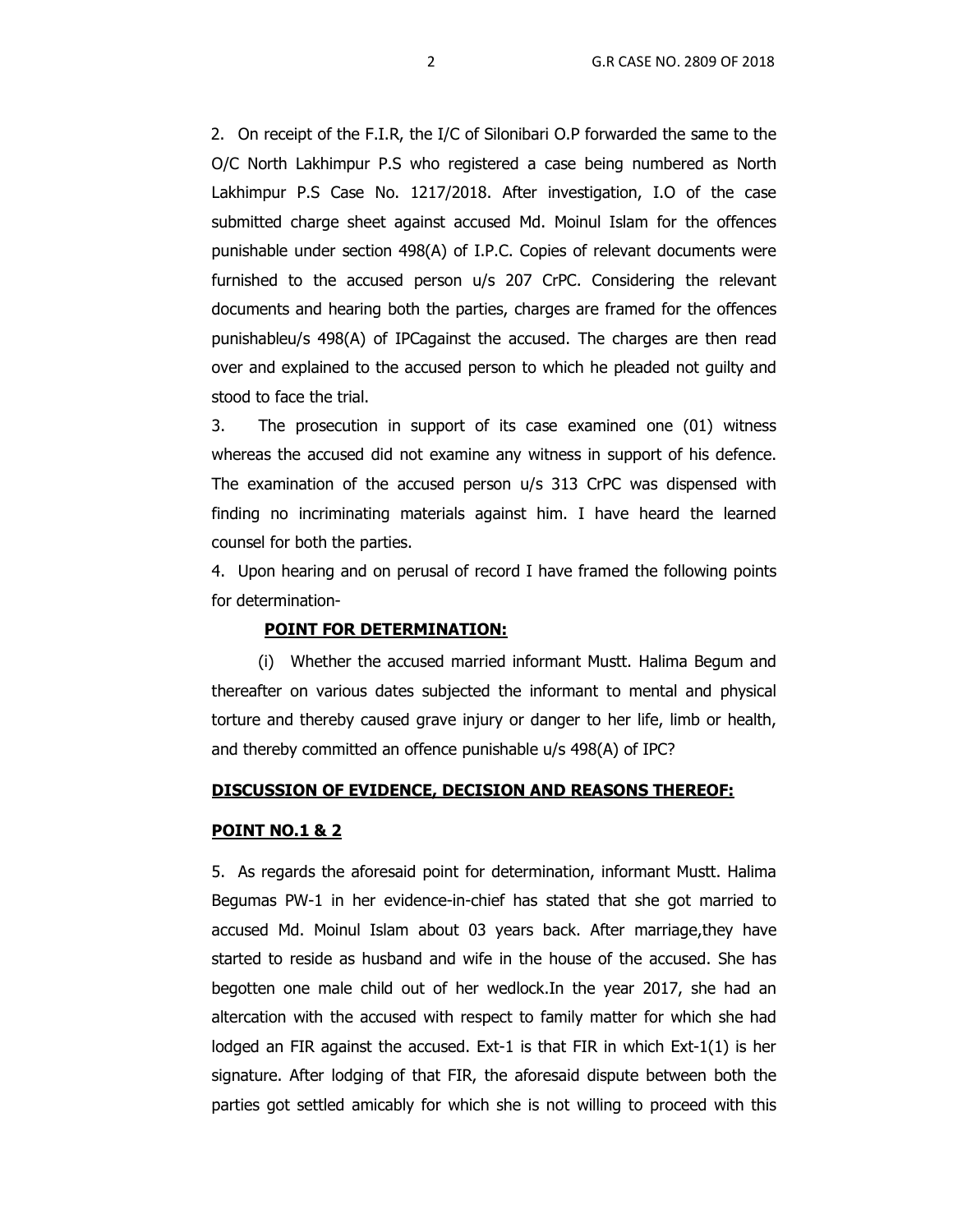case. At present, she is living peacefully with the accused in her matrimonial house. During her cross-examination, PW-1 has stated that she has no objection if the accused is acquitted from this case.

6. At the time of argument, learned counsel for the defence submitted that the prosecution has failed to prove its case as alleged and hence the accused is liable to be acquitted from this case.

7. On going through the evidence deposed by PW-1 as narrated above, it is seen that the informant allegedly got married to accusedMd. Moinul Islam and thereafter in the year 2017 the informant had some dispute with the accused with respect to family matter for which she had lodged this case. There is nothing in the evidence of PW-1 (informant-cum-victim) which can show that the accused ever tortured the informant mentally or physically, or that the accused ever demanded from the informant. The PW-1 (informant-cum-victim) has not stated anything about any physical or mental torture by accused upon her, or any demand of dowry by the accused. A simple altercation between both the parties cannot be interpreted to mean that the accused harassed the informant as required u/s 498(A) of IPC. Moreover, the evidence available in the case record nowhere shows that the accused caused any grave injury or danger to the life, limb or health of the informant. As such, it is evident that the witness examined by prosecution has not deposed any incriminating material against the accused and has failed to prove the case of prosecution as alleged in the FIR.

DECISION: Point no.1, is therefore decided in the negative and goes against the prosecution.

# **ORDER**

8. In view of the discussions made above and the decisions reached in the foregoing point for determination, it is held that the witness examined by prosecution has failed to prove that accused Md. Moinul Islam has committed the offence punishable under section 498(A)of IPCas alleged, and as such, the accused person is acquitted of the charges under section 498(A)of IPCand he be set at liberty forthwith.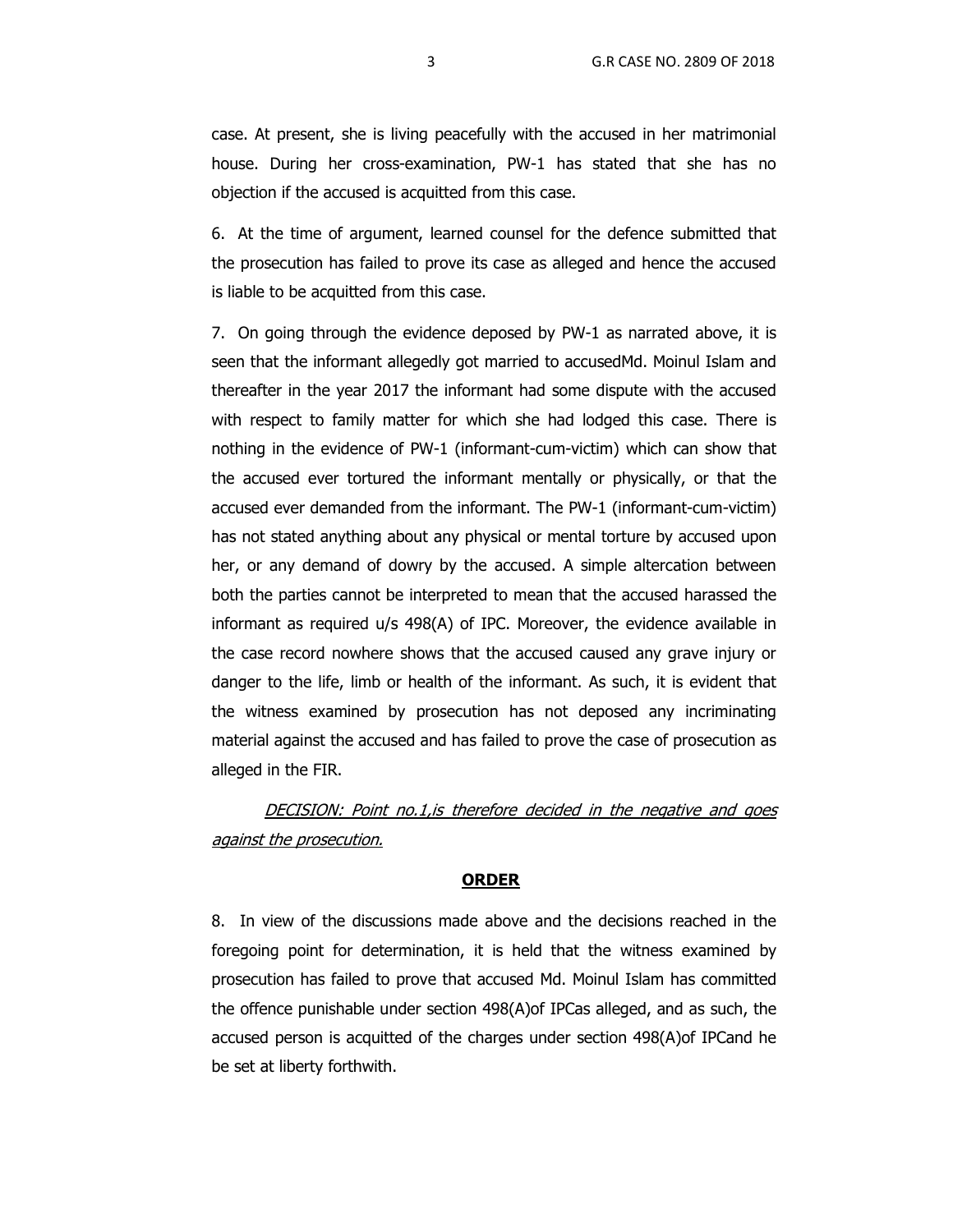The bail bond of the accused person shall remain in force for another six months from today.

 This judgment is given under my hand, and seal of this court on this the 29<sup>th</sup> day of February, 2020.

The case is disposed of on contest.

 F.U. Choudhury Additional Chief Judicial Magistrate North Lakhimpur